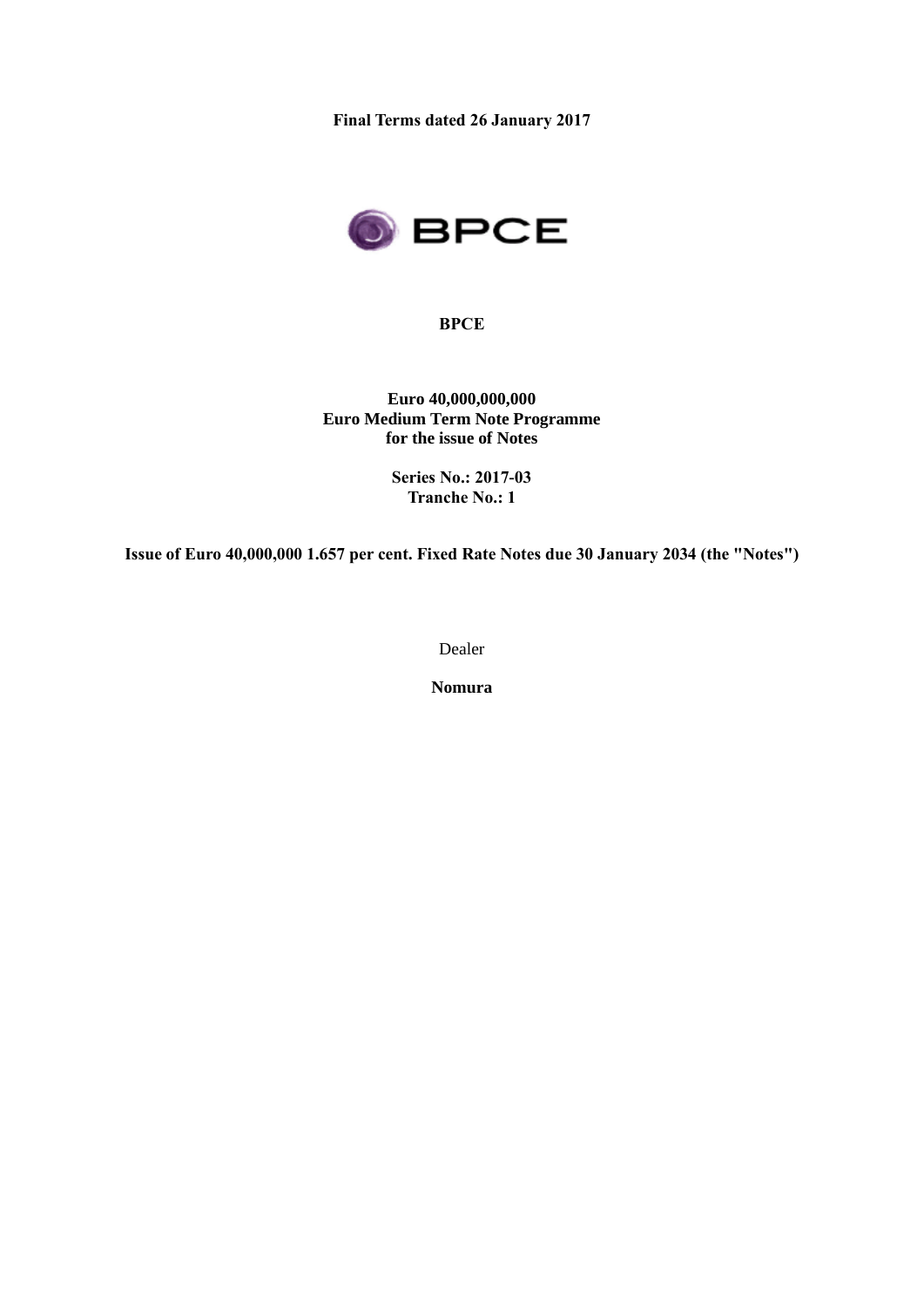#### **PART A - CONTRACTUAL TERMS**

Terms used herein shall be deemed to be defined as such for the purposes of the Conditions (the "**Conditions**") set forth in the base prospectus dated 21 December 2016 which received visa n°16-595 from the *Autorité des marchés financiers* (the "**AMF**") on 21 December 2016 (the "**Base Prospectus**"), which constitute a base prospectus for the purposes of the Prospectus Directive.

This document constitutes the Final Terms of the Notes described herein for the purposes of Article 5.4 of the Prospectus Directive and must be read in conjunction with such Base Prospectus. Full information on the Issuer and the offer of the Notes is only available on the basis of the combination of these Final Terms and the Base Prospectus. The Base Prospectus is available for viewing at the office of the Fiscal Agent or each of the Paying Agents and on the website of the AMF (www.amf-france.org) and copies may be obtained from BPCE, 50 avenue Pierre Mendès-France, 75013 Paris, France.

| 1.  | Issuer:                          |                                                                  | <b>BPCE</b>                                                                                                                                                     |
|-----|----------------------------------|------------------------------------------------------------------|-----------------------------------------------------------------------------------------------------------------------------------------------------------------|
| 2.  | (i)                              | <b>Series Number:</b>                                            | 2017-03                                                                                                                                                         |
|     | (ii)                             | <b>Tranche Number:</b>                                           | 1                                                                                                                                                               |
| 3.  |                                  | <b>Specified Currency or Currencies:</b>                         | Euro                                                                                                                                                            |
| 4.  | <b>Notes:</b>                    | <b>Aggregate Nominal Amount</b><br>- of                          |                                                                                                                                                                 |
|     | (i)                              | Series:                                                          | Euro 40,000,000                                                                                                                                                 |
|     | (ii)                             | Tranche:                                                         | Euro 40,000,000                                                                                                                                                 |
| 5.  |                                  | <b>Issue Price:</b>                                              | 100 per cent. of the Aggregate Nominal<br>Amount                                                                                                                |
| 6.  |                                  | <b>Specified Denomination:</b>                                   | Euro 100,000                                                                                                                                                    |
| 7.  | (i)                              | <b>Issue Date:</b>                                               | 30 January 2017                                                                                                                                                 |
|     | (ii)                             | Commencement<br><b>Interest</b><br>Date:                         | <b>Issue Date</b>                                                                                                                                               |
| 8.  |                                  | <b>Interest Basis:</b>                                           | 1.657 per cent. <i>per annum</i> Fixed Rate                                                                                                                     |
|     |                                  |                                                                  | (further particulars specified below)                                                                                                                           |
| 9.  |                                  | <b>Maturity Date:</b>                                            | 30 January 2034                                                                                                                                                 |
| 10. | <b>Redemption/Payment Basis:</b> |                                                                  | Subject to any purchase and cancellation or<br>early redemption, the Notes will be redeemed<br>on the Maturity Date at 100 per cent. of their<br>nominal amount |
| 11. |                                  | <b>Change of Interest or</b><br><b>Redemption/Payment Basis:</b> | Not Applicable                                                                                                                                                  |
| 12. |                                  | <b>Put/Call Options:</b>                                         | Not Applicable                                                                                                                                                  |
| 13. | (i)                              | <b>Status of the Notes:</b>                                      | <b>Senior Preferred Notes</b>                                                                                                                                   |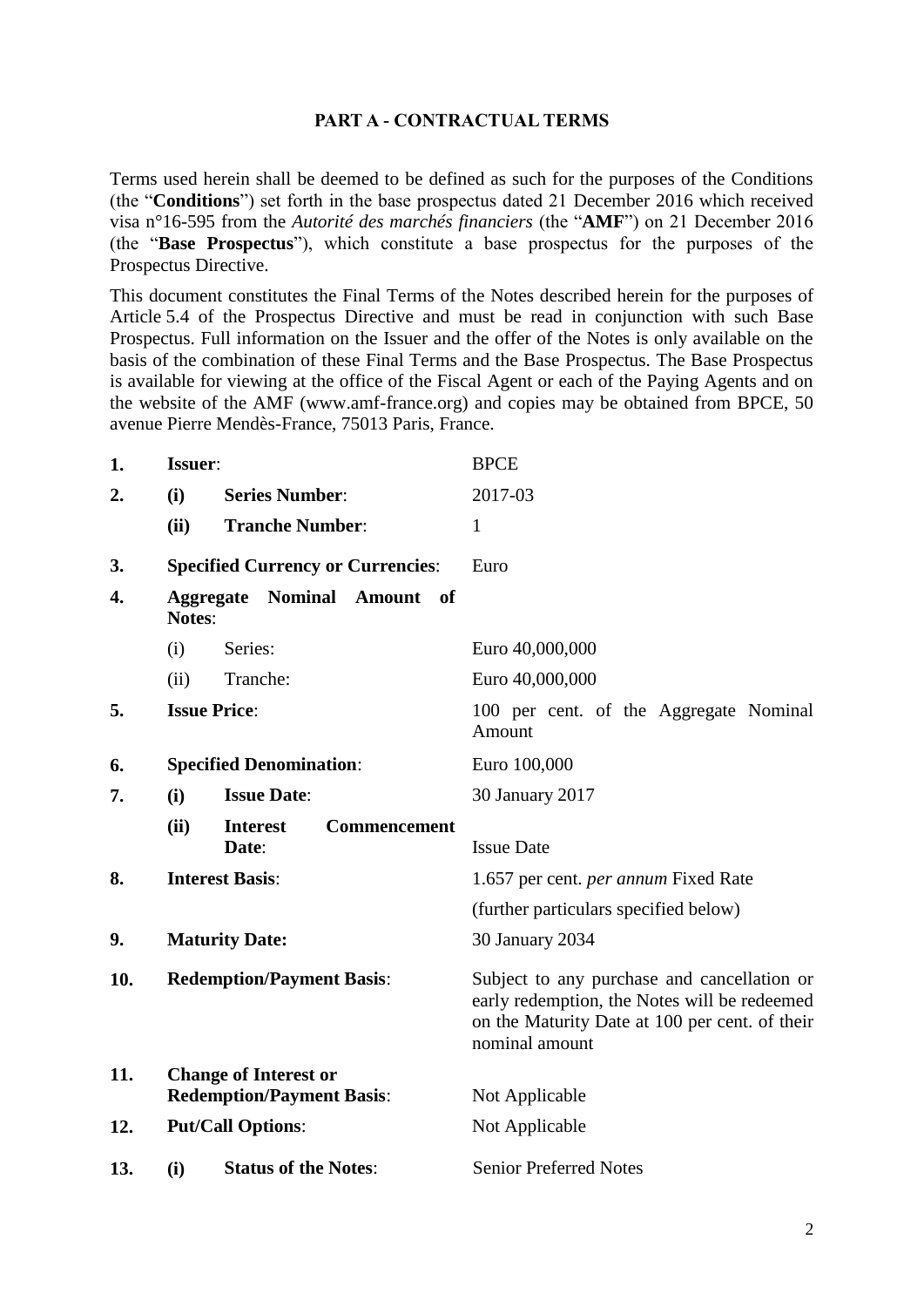| (ii) | Date<br>$\bf{o}f$           | <b>corporate</b>                      |                                           |
|------|-----------------------------|---------------------------------------|-------------------------------------------|
|      | authorisations for issuance |                                       | Decisions of the Directoire of the Issuer |
|      | of Notes obtained:          |                                       | dated 25 April 2016 and decision of Mr.   |
|      |                             | Jean-Philippe Berthaut, Head of Group |                                           |
|      |                             |                                       | Funding, dated 18 January 2017            |

## **PROVISIONS RELATING TO INTEREST PAYABLE**

| 14. |                    | <b>Fixed Rate Note Provisions:</b>                        | Applicable                                                                            |
|-----|--------------------|-----------------------------------------------------------|---------------------------------------------------------------------------------------|
|     | (i)                | Rate of Interest:                                         | 1.657 per cent. per annum payable annually<br>in arrear on each Interest Payment Date |
|     | (ii)               | Resettable:                                               | Not Applicable                                                                        |
|     | (iii)              | <b>Interest Payment Dates:</b>                            | 30 January in each year commencing on 30<br>January 2018                              |
|     | (iv)               | <b>Fixed Coupon Amount:</b>                               | Euro 1,657 per Note of Euro<br>100,000<br>Specified Denomination                      |
|     | (v)                | <b>Broken Amount:</b>                                     | Not Applicable                                                                        |
|     | (vi)               | Day Count Fraction:                                       | Actual/Actual (ICMA)                                                                  |
|     | (vii)              | <b>Determination Dates:</b>                               | 30 January in each year                                                               |
|     | (viii)             | Payments on Non-Business<br>Days:                         | As per the Conditions                                                                 |
| 15. |                    | <b>Floating Rate Note Provisions:</b>                     | Not Applicable                                                                        |
| 16. |                    | <b>Zero Coupon Note Provisions:</b>                       | Not Applicable                                                                        |
| 17. | <b>Provisions:</b> | <b>Inflation-Linked</b><br><b>Interest</b><br><b>Note</b> | Not Applicable                                                                        |

## **PROVISIONS RELATING TO REDEMPTION**

| 18. | <b>Call Option:</b>                                                                                             | Not Applicable                                                                                                |
|-----|-----------------------------------------------------------------------------------------------------------------|---------------------------------------------------------------------------------------------------------------|
| 19. | <b>Put Option:</b>                                                                                              | Not Applicable                                                                                                |
| 20. | <b>MREL/TLAC</b><br><b>Disqualification</b><br><b>Event Call Option:</b>                                        | Not Applicable                                                                                                |
| 21. | Note:                                                                                                           | <b>Final Redemption Amount of each</b> Euro 100,000 per Note of Euro 100,000<br><b>Specified Denomination</b> |
| 22. | <b>Inflation Linked Notes – Provisions</b> Not Applicable<br>relating to the Final Redemption<br><b>Amount:</b> |                                                                                                               |
|     |                                                                                                                 |                                                                                                               |

**23. Early Redemption Amount**: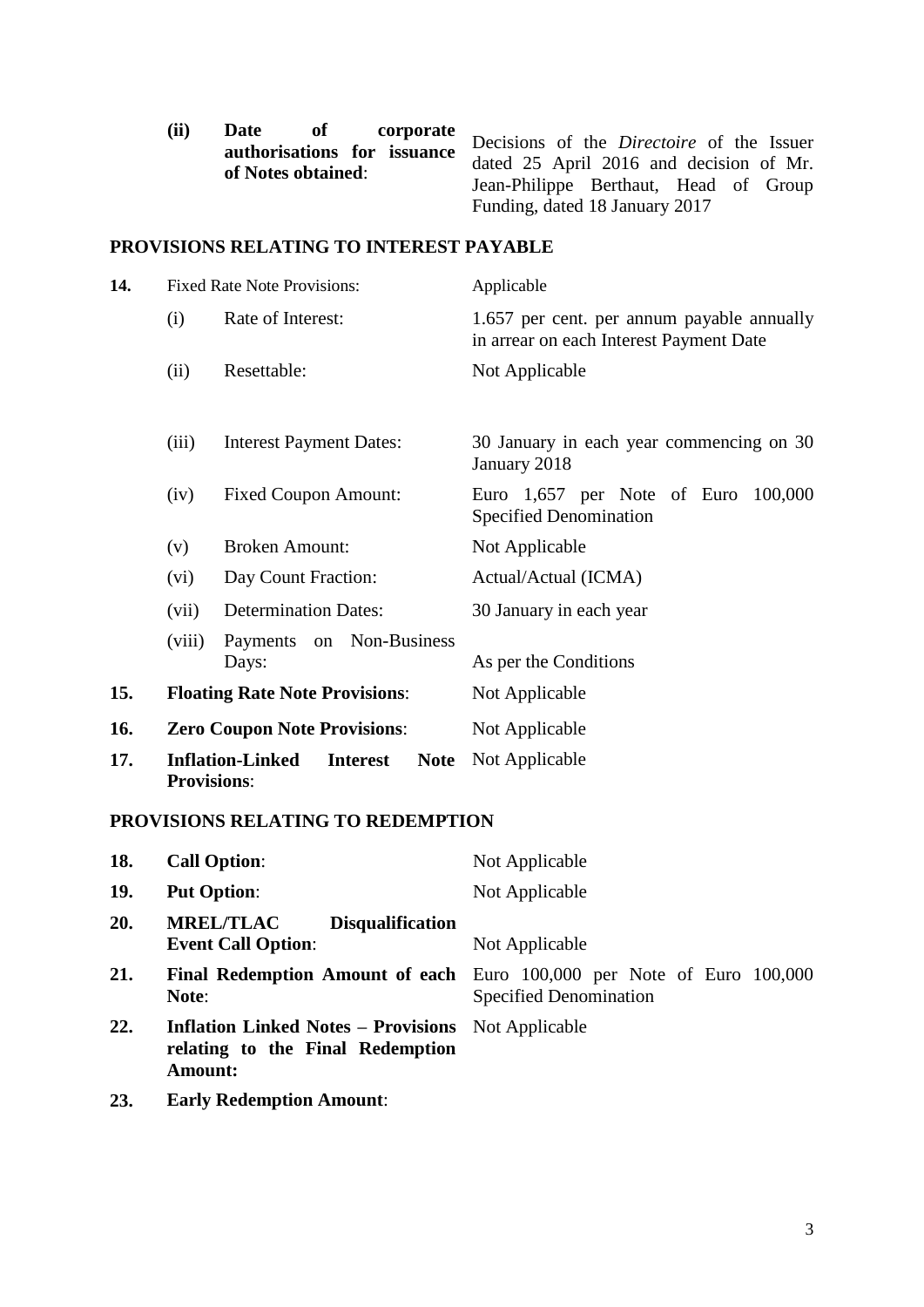|     | (i)<br>$6(l)$ : | of each Senior Preferred Note payable<br>on redemption upon the occurrence of<br>a Withholding Tax Event (Condition<br>6(i)(i)), a Gross-Up Event (Condition<br>$6(i)(ii)$ or for illegality (Condition                                                                     | Early Redemption Amount(s) Euro 100,000 per Note of Euro 100,000<br><b>Specified Denomination</b> |
|-----|-----------------|-----------------------------------------------------------------------------------------------------------------------------------------------------------------------------------------------------------------------------------------------------------------------------|---------------------------------------------------------------------------------------------------|
|     |                 | (ii) Early Redemption Amount(s) Not Applicable<br>of each Senior Non-Preferred Note<br>payable on redemption upon the<br>occurrence of an MREL/TLAC<br>Disqualification Event (Condition<br>$6(g)$ ) or a Withholding Tax Event<br>(Condition $6(i)(i)$ ):                  |                                                                                                   |
|     |                 | (iii) Early Redemption Amount(s) Not Applicable<br>of each Subordinated Note payable on<br>redemption upon the occurrence of a<br>Capital Event (Condition 6(h), a<br>Withholding Tax Event (Condition<br>6(i)(i) or a Tax Deductibility Event<br>$(Condition 6(i)(iii))$ : |                                                                                                   |
|     |                 | (iv) Early Redemption Amount(s)<br>of each Note payable on redemption<br>upon the occurrence of an Event of<br>Default (Condition 9):                                                                                                                                       | Euro 100,000 per Note of Euro 100,000<br><b>Specified Denomination</b>                            |
|     | (v)<br>$6(i)$ : | Redemption<br>for<br>taxation No<br>reasons permitted on days others than<br>Interest Payment Dates (Condition                                                                                                                                                              |                                                                                                   |
|     | (vi)            | Unmatured<br>Coupons<br>become void upon early redemption<br>(Materialised Bearer Notes<br>only)<br>(Condition $7(f)$ ):                                                                                                                                                    | to Not Applicable                                                                                 |
|     |                 | <b>GENERAL PROVISIONS APPLICABLE TO THE NOTES</b>                                                                                                                                                                                                                           |                                                                                                   |
| 24. |                 | <b>Form of Notes:</b>                                                                                                                                                                                                                                                       | <b>Dematerialised Notes</b>                                                                       |
|     | (i)             | Dematerialised<br>Form<br>of<br>Notes:                                                                                                                                                                                                                                      | Bearer form (au porteur)                                                                          |
|     | (ii)            | <b>Registration Agent:</b>                                                                                                                                                                                                                                                  | Not Applicable                                                                                    |
|     | (iii)           | <b>Temporary Global Certificate:</b>                                                                                                                                                                                                                                        | Not Applicable                                                                                    |
|     | (iv)            | Applicable TEFRA                                                                                                                                                                                                                                                            | Not Applicable                                                                                    |

# exemption:

# **25. Financial Centre(s)**: Not Applicable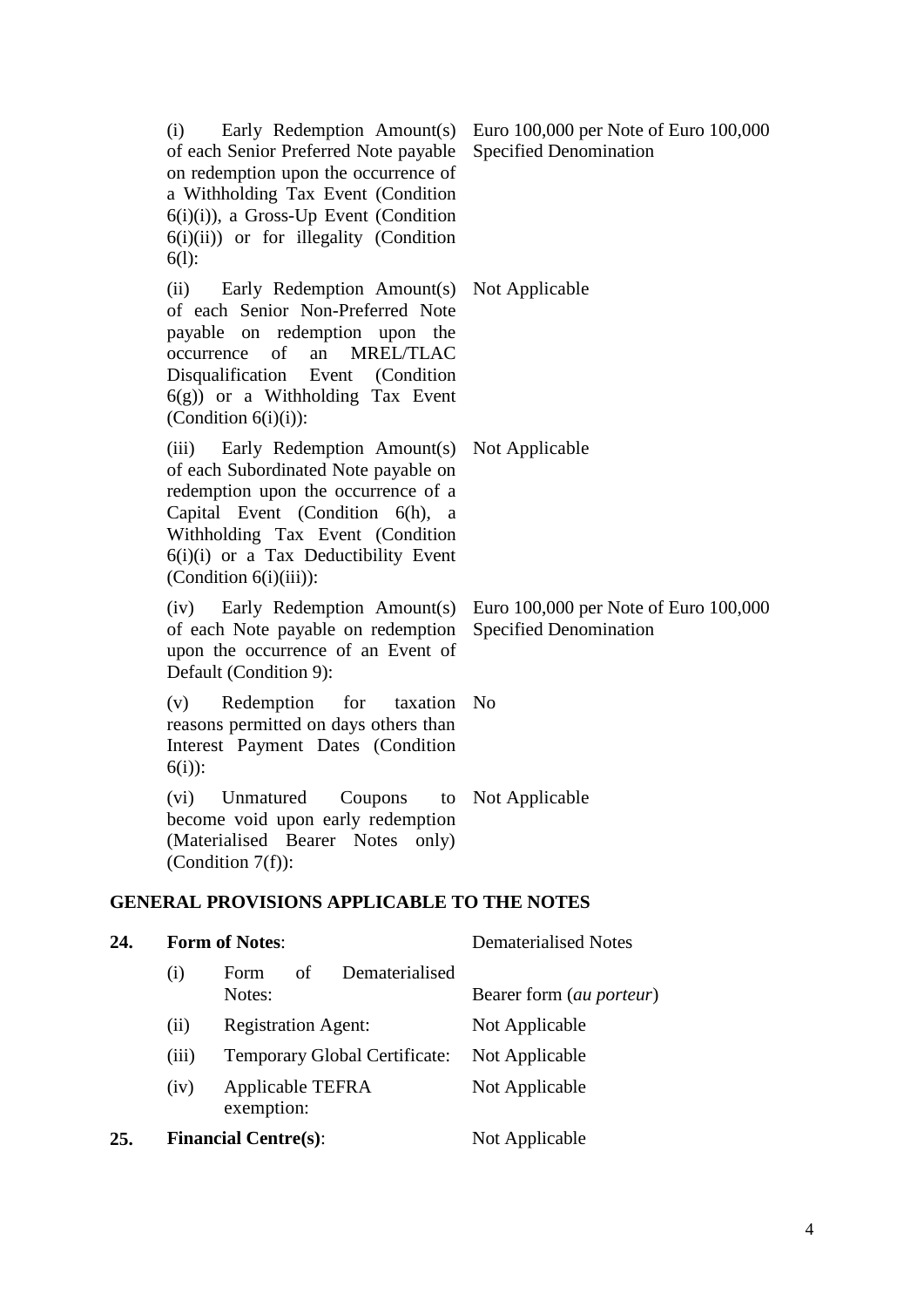| 26. | <b>Talons for future Coupons or</b> Not Applicable<br>Receipts to be attached to Definitive<br>Notes (and dates on which such<br>Talons mature): |                                                                                                                                                                                                                                                   |
|-----|--------------------------------------------------------------------------------------------------------------------------------------------------|---------------------------------------------------------------------------------------------------------------------------------------------------------------------------------------------------------------------------------------------------|
| 27. | <b>Details relating to Instalment Notes:</b><br>amount of each instalment, date on<br>which each payment is to be made:                          | Not Applicable                                                                                                                                                                                                                                    |
| 28. | <b>Redenomination provisions:</b>                                                                                                                | Not Applicable                                                                                                                                                                                                                                    |
| 29. | accordance<br>with<br>Purchase<br>in<br>Article L.213-1 A and D.213-1 A of<br>French Code<br>monétaire<br>the<br>et<br>financier:                | Applicable                                                                                                                                                                                                                                        |
| 30. | <b>Consolidation provisions:</b>                                                                                                                 | Not Applicable                                                                                                                                                                                                                                    |
| 31. | Waiver of Set-Off:                                                                                                                               | Applicable                                                                                                                                                                                                                                        |
| 32. | Masse:                                                                                                                                           | Contractual Masse shall apply                                                                                                                                                                                                                     |
|     |                                                                                                                                                  | Name and address of the Representative:<br><b>MCM</b><br>AVOCAT, Selarl<br>d'avocats<br>interbarreaux inscrite au Barreau de Paris<br>10, rue de Sèze<br>75009 Paris<br>France<br>Represented by Maître Antoine Lachenaud,<br>Co-gérant – associé |
|     |                                                                                                                                                  | address of<br>Name<br>the<br>alternate<br>and<br>Representative:<br>Maître Philippe Maisonneuve<br>Avocat<br>10, rue de Sèze<br>75009 Paris<br>France                                                                                             |
|     |                                                                                                                                                  | The<br>Representative<br>will<br>receive<br>a<br>remuneration of<br>Euro $2,000$ (excluding<br>VAT) per year.                                                                                                                                     |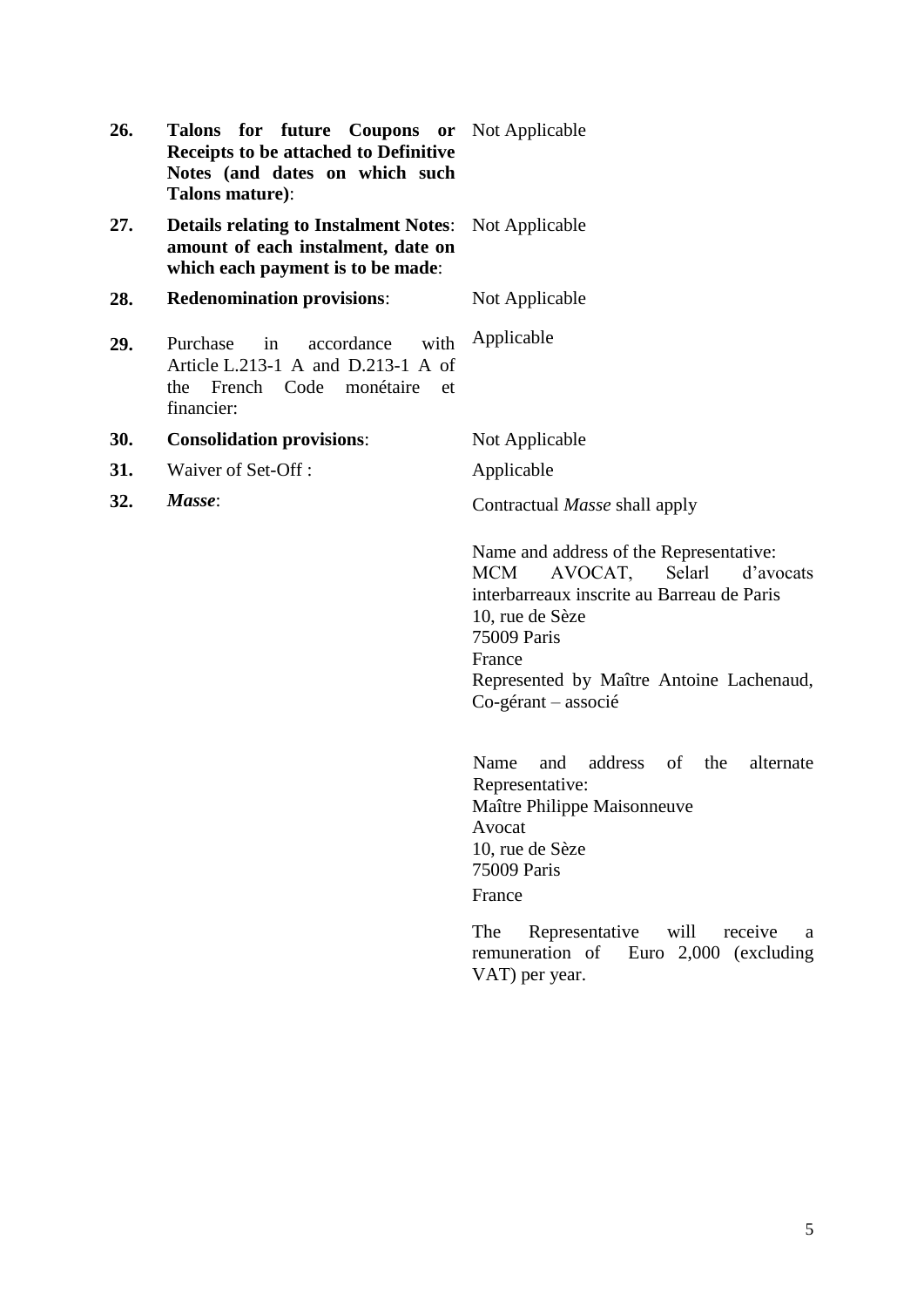# **RESPONSIBILITY**

The Issuer accepts responsibility for the information contained in these Final Terms.

Signed on behalf of BPCE

Duly represented by: Jean-Philippe Berthaut, Head of Group Funding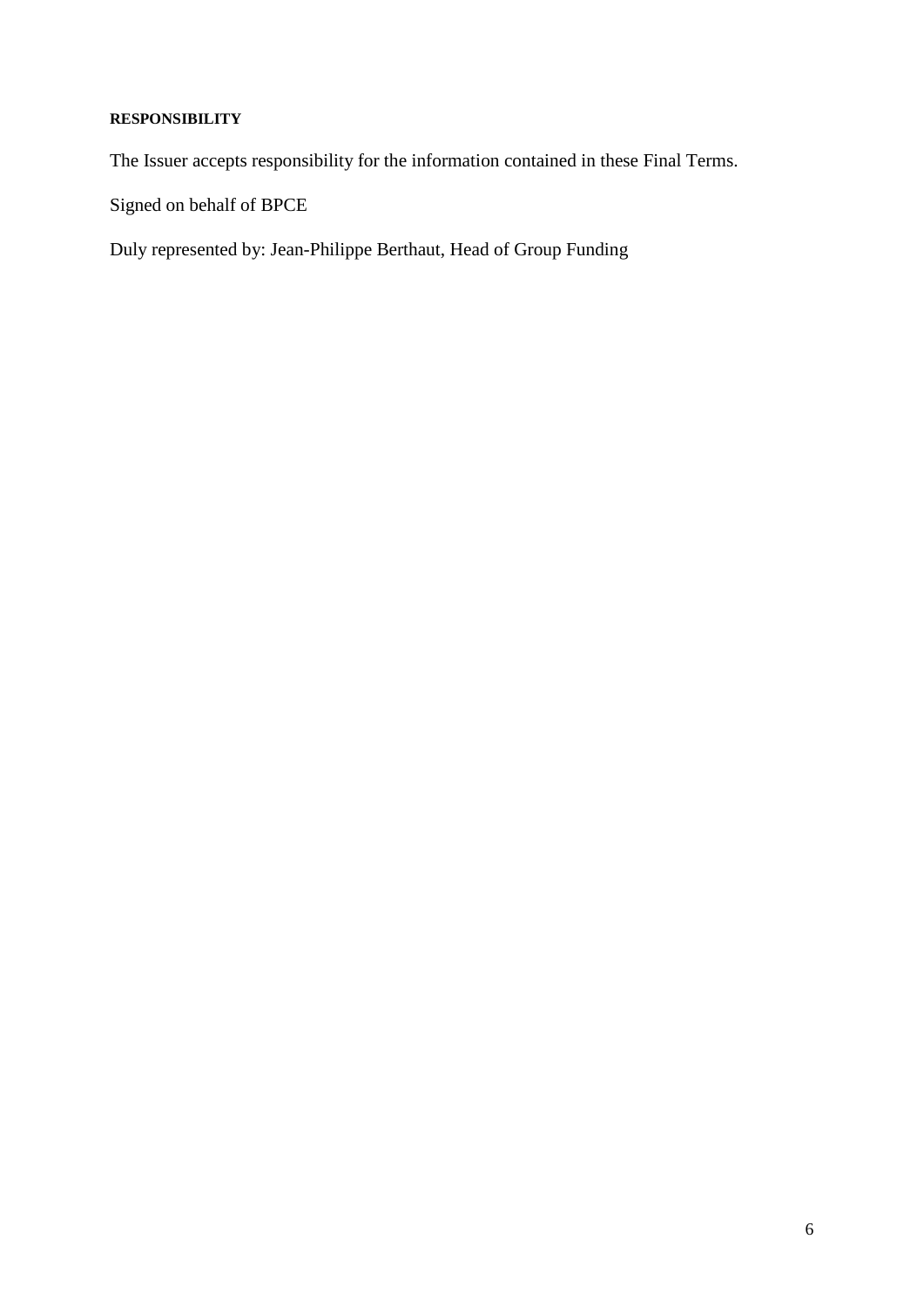#### **PART B – OTHER INFORMATION**

#### **1. LISTING AND ADMISSION TO TRADING**

(i) Listing and Admission to trading: Application has been made by the Issuer (or on its behalf) for the Notes to be listed and admitted to trading on Euronext Paris with effect from the Issue Date

(ii) Estimate of total expenses related to admission to trading: Euro 10,150

#### **2. RATINGS**

Ratings: The Notes to be issued have been rated:

Fitch: A Moody's Investor Services: A2 S&P: A

Each of Fitch, Moody's Investor Services and S&P is established in the European Union and registered under Regulation (EC) No 1060/2009 as amended.

#### **3. INTERESTS OF NATURAL AND LEGAL PERSONS INVOLVED IN THE ISSUE**

Save as discussed in "Subscription and Sale", so far as the Issuer is aware, no person involved in the offer of the Notes has an interest material to the offer

#### **4. YIELD**

Indication of yield: 1.657 per cent. *per annum*

The yield is calculated at the Issue Date on the basis of the Issue Price. It is not an indication of future yield.

#### **5. OPERATIONAL INFORMATION**